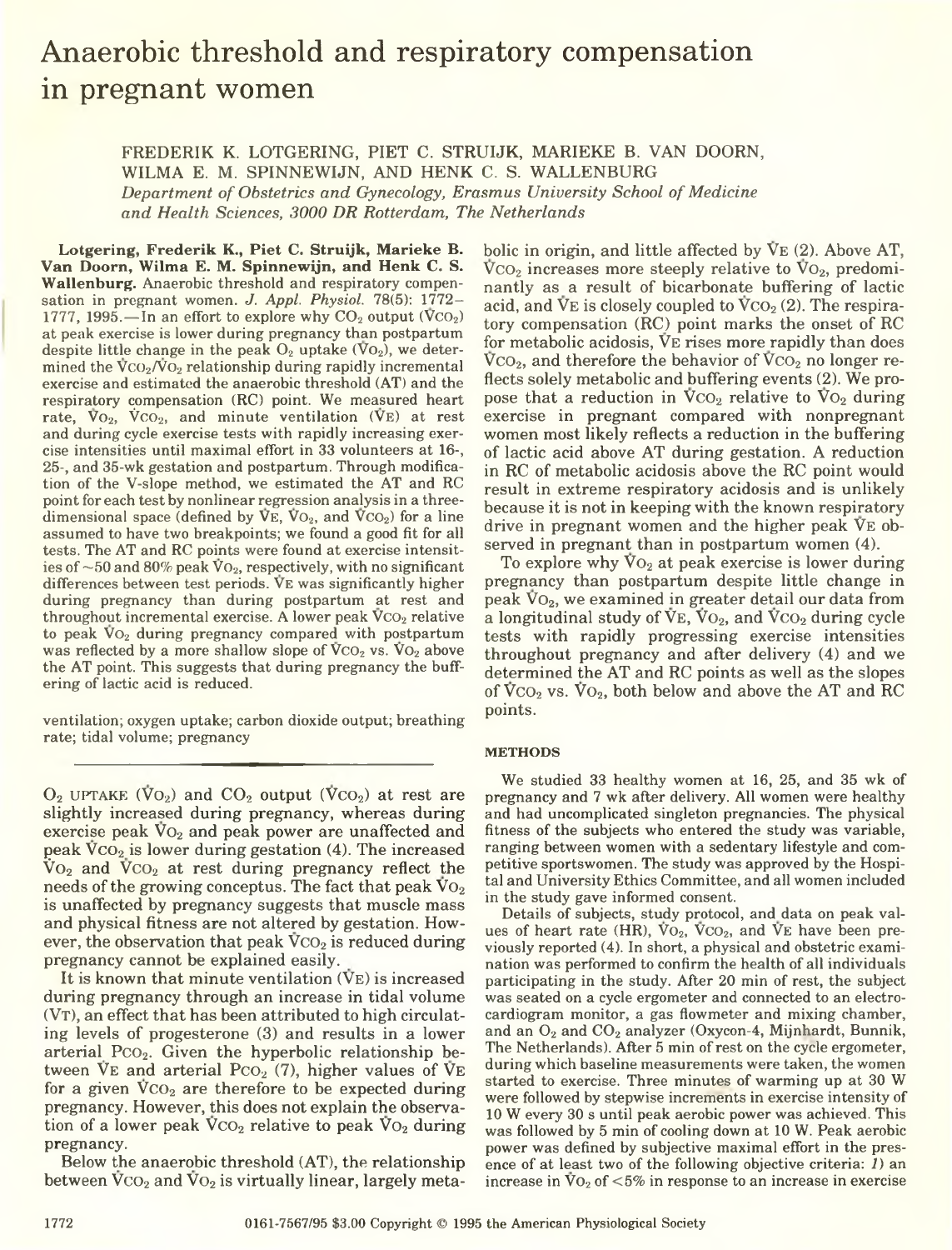intensity, *2)* an increase in HR of <5% in response to an increase in exercise intensity, and 3) a respiratory exchange ratio of  $>1.0$ . We continuously measured HR,  $V_{E}$ ,  $V_{O_2}$ ,  $V_{CO_2}$ , and exercise intensity. Thirty-second average values of all variables were calculated on-line and were stored on diskettes for later analysis.

If we assume linear interdependence of the variables Ve,  $\rm V_{O_2}$ , and  $\rm V_{CO_2}$  and the presence of an AT point and an RC point according to Beaver et al. (2), the relationship among  $V_{E}$ ,  $V_{O_2}$ , and  $V_{CO_2}$  can be described as a line with two breakpoints in a three-dimensional space. To determine the lines and the breakpoints in a three-dimensional trilinear model, we used nonlinear regression analysis  $(PC + V4.01,$ SPSS, Chicago, IL) for each test as described in APPENDIX. We normalized the data of all individual tests to a scale of 0 (rest) to 1 (peak) for  $\nabla E$ ,  $\nabla O_2$ , and  $\nabla CO_2$  to avoid a slight distortion that might occur during regression analysis by  $\nabla$ E, which was almost 50-fold higher than  $V_{{\rm O}_2}$  and  $V_{{\rm CO}_2}$ . We used the values at rest and at peak exercise as well as the data obtained at each step of incremental exercise after exclusion of the first 1 min of incremental exercise to avoid distortion caused by the capacity effect of changing tissue  $CO<sub>2</sub>$ stores, according to Beaver et al. After the normalized values of the AT and RC points were calculated, the normalized values were converted back to conventional units of  $V_{E}$ ,  $\overline{V}_{Q_2}$ , and  $VCO<sub>2</sub>$ , i.e., liters per minute.

For each test period and each variable under consideration, we computed means  $\pm$  SE. We used two-way analysis of variance and the signed-rank test to assess differences between paired variables. *P <* 0.05 was taken as the level of significance.

### **RESULTS**

The 33 women (23 primiparae and 10 multiparae) completed all tests. They remained healthy throughout the study period and delivered healthy infants. Mean age at the time of delivery was  $30.9 \pm 0.7$  (SE) yr, gestational age was  $40.3 \pm 0.2$  wk, and birth weight was  $3.43 \pm 0.08$  kg. Each woman underwent an initial test to become acquainted with the experimental circumstances; the data obtained in this test were discarded. All women subsequently were studied at 16.1 ± 1.0 wk (*trimester 1),* 25.3 ± 0.7 wk *(trimester 2),* and  $35.0 \pm 0.6$  wk (*trimester 3*) of pregnancy and at 6.7  $\pm$ 1.4 wk after delivery. Body weight at 16-wk gestation was 68.0  $\pm$  1.7 kg, not different from the postpartum control value of 67.6  $\pm$  1.9 kg, but it increased significantly with advancing gestational age to  $71.8 \pm 1.8$  and  $75.3 \pm 1.8$  kg at 25- and 35-wk gestation, respectively.

Mean HR at rest was significantly increased during pregnancy above postpartum control values  $(87 \pm 2, 89)$  $\pm$  2, 94  $\pm$  2, and 83  $\pm$  2 beats/min, at 16-, 25-, 35-wk gestation and postpartum, respectively), whereas peak HR values were slightly but significantly reduced during pregnancy (174  $\pm$  2, 174  $\pm$  2, 174  $\pm$  2, and 178  $\pm$  2 beats/min at 16-, 25-, 35-wk gestation and postpartum, respectively). Peak power was not significantly different from postpartum control values during the first and second trimester of pregnancy but was slightly reduced at 35-wk gestation (202  $\pm$  7, 196  $\pm$  7, 191  $\pm$  7, and 199  $\pm$  7 W at 16-, 25-, 35-wk gestation and postpartum, respectively).

When we assumed a trilinear relationship among VE.  $Vo<sub>2</sub>$ , and  $VCO<sub>2</sub>$ , regression analysis showed a good fit for



FIG. 1. Trilinear relationship among ventilation,  $O_2$  uptake, and C 02 output in single volunteer *(subject 9)* at 16-wk gestation (shaded circles) and postpartum (filled circles).

all tests: the median value of the average distance from the data points to the regression line of a test was 1.2 (0.6-2.2), 1.0 (0.6-2.2), 1.3 (0.6-2.2), and 1.1 (0.6- 2.7)% of normalized values at 16-, 25-, and 35-wk gestation and postpartum, respectively. Figure 1 shows an example of the trilinear relationship among  $V_{E}$ ,  $V_{O_2}$ , and  $VCO<sub>2</sub>$  in a single volunteer at 16-wk gestation and postpartum. Figure 2 shows the same trilinear relationship in the same volunteer projected onto two-dimensional planes. In addition, it shows that a visually correct fit is maintained for the derived variables  $V_{E}/V_{O_2}$ vs.  $\overline{V}O_2$ ,  $\overline{V}E/\overline{V}CO_2$  vs.  $\overline{V}CO_2$ , and  $\overline{V}CO_2/\overline{V}O_2$  vs.  $\overline{V}O_2$ .

We found a clearly discernible AT and RC point in 125 of 132 tests (95%), and in all 33 volunteers two breakpoints were found in at least three of the four tests. In seven tests, breakpoints were found that might suggest a bilinear rather than a trilinear relationship among variables. In three of these tests the AT point was found between the resting value and the lowest value measured during incremental exercise, in three tests the AT and RC points were found to coincide, and in one test the RC point was found between the peak value and the highest value measured during incremental exercise below the peak. These breakpoints are not necessarily incorrect nor do they markedly distort the overall picture. Therefore, these breakpoints have not been excluded from further analysis.

Table 1 shows the mean values of  $\mathrm{V}_{\mathrm{O}_2}$ ,  $\mathrm{V}_{\mathrm{CO}_2}$ ,  $\mathrm{V}_{\mathrm{E}_2}$ breathing rate, and VT at rest and at peak exercise as well as at the two calculated breakpoints (AT and RC) in the relationship among  $\overline{V}E$ ,  $\overline{V}O_2$ , and  $\overline{V}CO_2$ . The AT and RC points were found at exercise intensities of  $\sim$  50 and 80% peak  $\overline{V}O_2$ , respectively, with no significant differences between the four test periods  $(53.4 \pm 4.3, 52.2)$  $\pm$  5.6, 52.3  $\pm$  4.8, and 50.5  $\pm$  6.4% peak V<sub>O<sub>2</sub> for AT and</sub>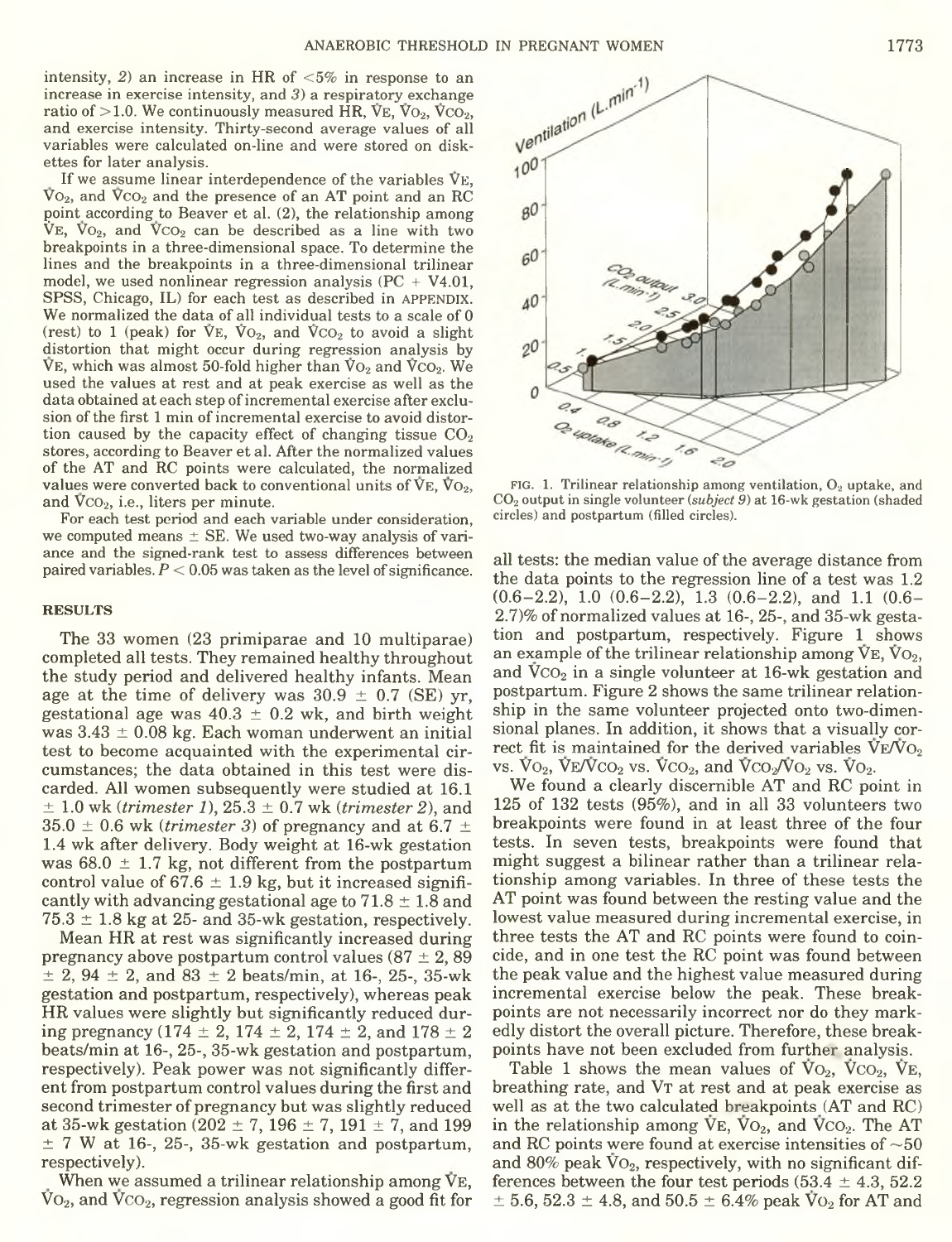

FIG. 2. Trilinear relationship among ventilation (VE),  $O_2$  uptake (V $O_2$ ), and CO<sub>2</sub> output  $(\bar{V}CO_2)$ , and derived variables in single volunteer (subject 9) at 16-wk gestation (O) and postpartum (•). RC, respiratory compensation; AT, anaerobic threshold.

 $79.3 \pm 8.4, 79.0 \pm 9.4, 76.9 \pm 8.0,$  and  $78.2 \pm 6.9\%$ peak  $\rm VO_2$  for RC at 16-, 25-, and 35-wk gestation and postpartum, respectively).  $\rm Vo_{2}$  at the AT and RC points correlated with peak  $\bar{V}O_2$  in all four test periods (0.73)  $\langle r < 0.91 \rangle$  and, therefore, with physical condition.

Ve was significantly higher during gestation at rest and throughout incremental exercise. This was accomplished by a significantly higher VT without a significantly different breathing rate during pregnancy compared with postpartum.  $VO<sub>2</sub>$  and  $\overline{VCO}_{2}$  were higher during pregnancy than during postpartum at rest and not significantly different between periods at the AT and RC points. At peak effort,  $Vo_2$  was similar and  $VCO<sub>2</sub>$  was lower in pregnant than in postpartum women.

Table 2 shows the slopes of the lines in relation to the AT and RC points. The data are presented as medians with 10th to 90th percentiles to exclude some extreme values of slopes that resulted from the questionable presence of an AT or RC point in 7 of the 132 tests. Above AT, the slopes of  $VF$  vs.  $Vo_2$  and  $VCO_2$  vs.  $Vo_2$ were significantly steeper than those below AT for all periods, whereas the slopes of  $V_{E}$  vs.  $V_{C_2}$  were not different from those below AT. Above the RC point, the slopes showed a significant further increase for all three relationships and all four periods. Consequently, the VE vs.  $\rm V_{O_2}$  and  $\rm V_{CO_2}$  vs.  $\rm V_{O_2}$  relationships are trilinear, with an AT and RC point, whereas  $V_{E}$  vs.  $V_{C_2}$  is in fact bilinear with no AT point.

Pregnancy significantly increased the slopes of VE vs.  $VCO<sub>2</sub>$  throughout incremental exercise, whereas for  $V<sub>E</sub>$  vs.  $\overline{V}O_2$  it increased the slopes below and above AT but not above the RC point. Most notably, however, the slopes of  $VCO<sub>2</sub>$  vs.  $VO<sub>2</sub>$  that were similarly steep between periods below AT were significantly shallower above AT during gestation. Above the RC point, the slopes of  $VCO<sub>2</sub>$  vs.  $VO<sub>2</sub>$ were significantly more shallow than postpartum only during the third trimester of pregnancy.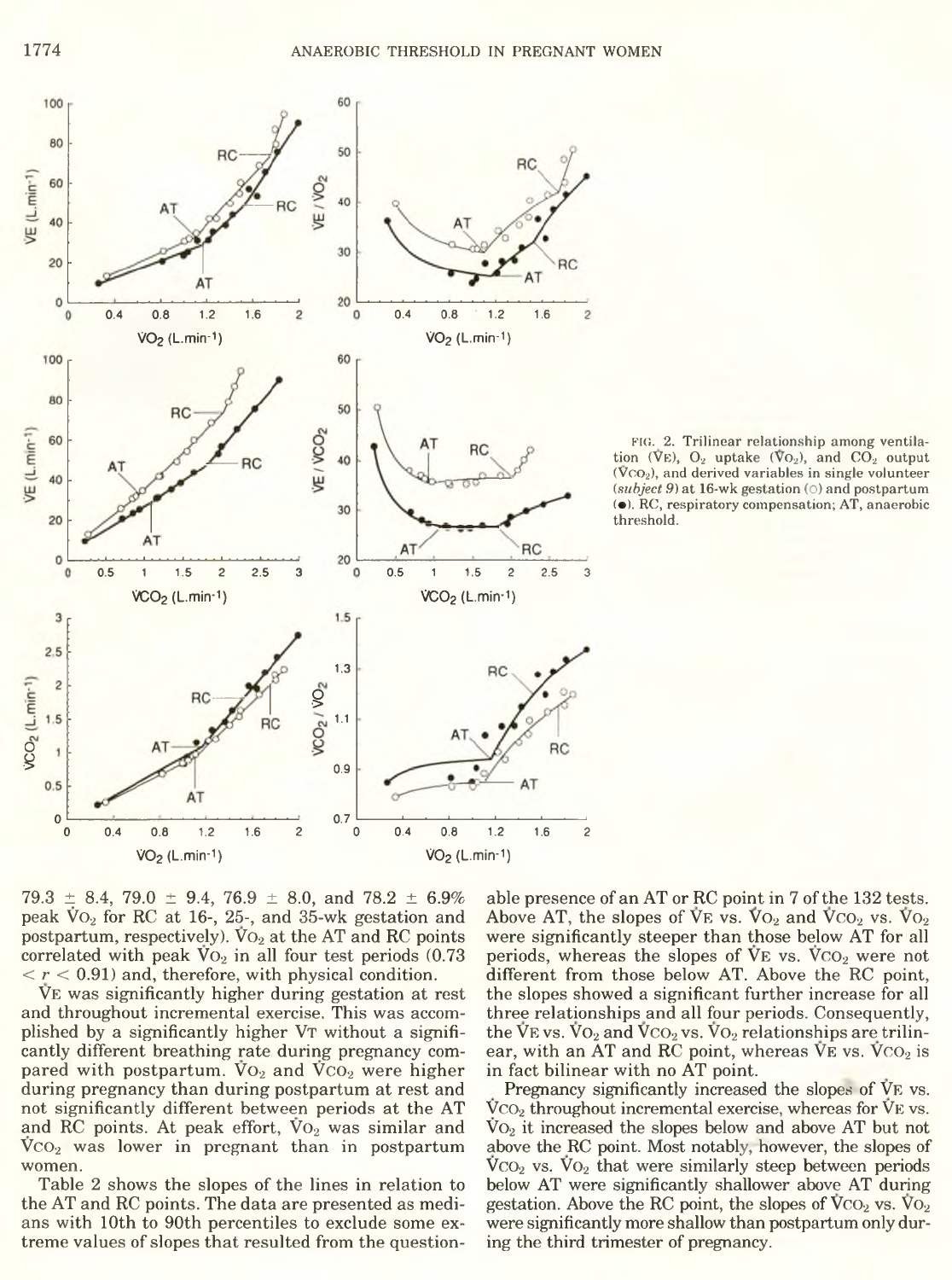|            | $\rm{Vo}_2$ , $\rm{Umin}$ | $VCO2$ , $Vmin$   | $V_E$ , $V_{min}$ | Breathing Rate,<br>breaths/min | V <sub>T</sub> , liters      |
|------------|---------------------------|-------------------|-------------------|--------------------------------|------------------------------|
| Rest       |                           |                   |                   |                                |                              |
| 16 wk      | $0.29 \pm 0.01$ +         | $0.23 \pm 0.01*$  | $11.4 \pm 0.3*$   | $15.7 \pm 0.4$                 | $0.74 \pm 0.02$ <sup>*</sup> |
| 25 wk      | $0.29 \pm 0.01*$          | $0.24 \pm 0.01*$  | $11.5 \pm 0.3*$   | $15.6 \pm 0.4$                 | $0.75 + 0.02$                |
| 35 wk      | $0.31 \pm 0.01*$          | $0.25 \pm 0.01*$  | $12.3 \pm 0.3*$   | $15.7 \pm 0.4$                 | $0.80 + 0.02$                |
| Postpartum | $0.27 \pm 0.01$           | $0.21 \pm 0.01$   | $9.5 \pm 0.2$     | $16.1 \pm 0.4$                 | $0.60 \pm 0.02$              |
| AT         |                           |                   |                   |                                |                              |
| 16 wk      | $1.24 \pm 0.05$           | $1.05 \pm 0.04$   | $35.8 \pm 1.1*$   | $21.1 \pm 0.6$                 | $1.72 \pm 0.06$ <sup>*</sup> |
| 25 wk      | $1.19 \pm 0.03$           | $1.01 \pm 0.04$   | $35.1 \pm 0.8^*$  | $21.8 + 0.5$                   | $1.64 \pm 0.05*$             |
| 35 wk      | $1.21 \pm 0.04$           | $1.02 \pm 0.04$   | $37.1 \pm 1.0^*$  | $22.3 \pm 0.6$                 | $1.71 \pm 0.07$ <sup>*</sup> |
| Postpartum | $1.17 \pm 0.03$           | $0.98 \pm 0.03$   | $29.8 \pm 0.8$    | $21.9 \pm 0.6$                 | $1.39 \pm 0.05$              |
| RC         |                           |                   |                   |                                |                              |
| $16$ wk    | $1.84 \pm 0.07$           | $1.88 \pm 0.08$   | $62.6 \pm 2.7$    | $30.0 \pm 1.0$                 | $2.10 \pm 0.06$ <sup>*</sup> |
| $25$ wk    | $1.83 \pm 0.07$           | $1.88 \pm 0.08$   | $63.8 \pm 2.7*$   | $30.3 \pm 1.0$                 | $2.11 \pm 0.07$ <sup>*</sup> |
| 35 wk      | $1.79 \pm 0.07$           | $1.83 \pm 0.07$   | $63.8 \pm 2.4*$   | $30.0 \pm 1.0$                 | $2.16 \pm 0.08$ <sup>*</sup> |
| Postpartum | $1.81 \pm 0.06$           | $1.92 \pm 0.07$   | $54.8 \pm 2.2$    | $28.8 \pm 1.0$                 | $1.93 \pm 0.07$              |
| Peak       |                           |                   |                   |                                |                              |
| 16 wk      | $2.20 \pm 0.08$           | $2.56 \pm 0.09*$  | $95.6 \pm 3.2*$   | $45.2 \pm 1.3$                 | $2.13 \pm 0.07$              |
| $25$ wk    | $2.16 \pm 0.08$           | $2.51 \pm 0.08^*$ | $94.6 \pm 2.9^*$  | $44.1 \pm 1.3$                 | $2.14 \pm 0.07$ <sup>*</sup> |
| 35 wk      | $2.15 \pm 0.08$           | $2.46 \pm 0.09*$  | $96.1 \pm 3.5^*$  | $42.7 \pm 1.1$                 | $2.20 \pm 0.08$ <sup>*</sup> |
| Postpartum | $2.19 \pm 0.08$           | $2.70 \pm 0.09$   | $89.5 \pm 3.0$    | $43.9 \pm 1.6$                 | $2.02 \pm 0.06$              |

TABLE 1. Effect of pregnancy on values at rest and at peak cycle exercise as well as at AT and onset of RC

Values are means  $\pm$  SE;  $n = 33$  women. AT, anaerobic threshold; RC, respiratory compensation;  $\dot{V}O_2$ ,  $O_2$  uptake;  $\dot{V}CO_2$ ,  $CO_2$  output;  $\dot{V}E$ , minute ventilation; Vr, tidal volume. Significantly different compared with postpartum control values: \*  $P < 0.01$ ; +  $P < 0.05$ .

#### **DISCUSSION**

AT is defined as the level of exercise  $\rm Vo_{2}$  above which aerobic energy production is supplemented by anaerobic mechanisms (7). Traditional methods for AT detection rely on visual inspection of graphical plots of ventilatory equivalents and end-tidal gas concentrations (2). The large inter- and intraobserver variation in the visual assessment of the ventilatory threshold led us, like others (2, 5), to search for a mathematical method applicable to the data from our longitudinal study of  $V_{\rm E}$ ,  $V_{\rm O_2}$ , and  $V_{\rm CO_2}$  during incremental exercise in pregnancy and after delivery, as previously reported (4). The fact that we had not measured end-tidal PCO<sub>2</sub> or arterial blood gas values in that study and had stored only 30-s average values limited our options to determine AT.

The physiological basis for our analysis of the data was provided by the V-slope method of Beaver et al. (2). Beaver et al. start their analysis by considering  $V_{E}$ vs.  $\rm VCO_2$  as a bilinear relationship to detect an RC point. Subsequently, the data below the RC point are selected to derive AT as the breakpoint of the VCO<sub>2</sub> vs.  $\overline{V}O_2$  relationship, which is bilinear below the RC point. When we tried this method, exclusion of the data above the RC point resulted in such a reduction of our 30-s average data points that the AT point could not be identified reliably in several cases. By modifying the V-slope method into a single routine in which we consider the relationship among the three variables VE,  $\rm V_{O_2}$ , and  $\rm V_{CO_2}$  as a line in a three-dimensional space with two breakpoints, AT and RC, there was no need to exclude any of our data points, and we were able to detect reliably two breakpoints in 95% of the tests.

TABLE 2. Effect of pregnancy on slopes of trilinear relationship between  $V_{E}$ ,  $V_{O_2}$ , and  $V_{CO_2}$ 

|                  | Slope Below AT         | Slope Between AT and RC       | Slope Above RC             |
|------------------|------------------------|-------------------------------|----------------------------|
| $VE$ vs. $VO2$   |                        |                               |                            |
| $16 \text{ wk}$  | $25.1* (22.4 - 30.2)$  | $44.3*$ $(30.1-59.1)$         | $95.3$ $(54.5 - 170)$      |
| $25$ wk          | $25.9* (23.9 - 30.2)$  | $47.1*({\rm 28.9}-56.8)$      | $85.4$ $(56.6 - 245)$      |
| $35 \text{ wk}$  | $26.9* (23.9 - 34.3)$  | $48.6*$ $(31.2-60.9)$         | $86.4 \quad (48.9-180)$    |
| Postpartum       | $22.9$ $(19.3-26.1)$   | $39.4 \quad (23.9 - 52.1)$    | 86.1 (46.8-178)            |
| $VE$ vs. $VCO2$  |                        |                               |                            |
| $16 \text{ wk}$  | $29.6* (27.2 - 32.6)$  | $31.3* (24.5 - 37.4)$         | $49.2*({33.7}-67.4)$       |
| $25 \text{ wk}$  | $30.8* (27.9 - 34.2)$  | $33.0* (25.2 - 37.3)$         | $48.5*$ $(34.5-77.4)$      |
| $35 \text{ wk}$  | $31.7*$ $(29.3-37.0)$  | $34.0* (25.1 - 39.4)$         | $49.0 \quad (32.0 - 64.7)$ |
| Postpartum       | $26.3$ $(23.4-30.8)$   | $26.2 \quad (20.3-32.5)$      | $42.7$ $(26.4 - 65.7)$     |
| $VCO2$ vs. $VO2$ |                        |                               |                            |
| $16 \text{ wk}$  | $0.87$ $(0.74 - 0.94)$ | $1.37*$ $(1.21-1.62)$         | $1.94$ $(1.47-2.88)$       |
| $25$ wk          | $0.85$ $(0.78-0.96)$   | $1.42^*$ (1.06 – 1.56)        | $1.83$ $(1.44 - 3.16)$     |
| $35 \text{ wk}$  | $0.84$ $(0.77-0.95)$   | $1.36 \uparrow (1.18 - 1.75)$ | $1.76 \pm (1.26 - 2.58)$   |
| Postpartum       | $0.87$ $(0.75-0.94)$   | $1.44$ $(1.15-1.75)$          | $2.14(1.61 - 2.71)$        |

Values are medians, with 10th to 90th percentiles in parentheses;  $n = 33$  women. Significantly different compared with postpartum control values: \*  $P < 0.01$ ,  $\dagger P < 0.05$ .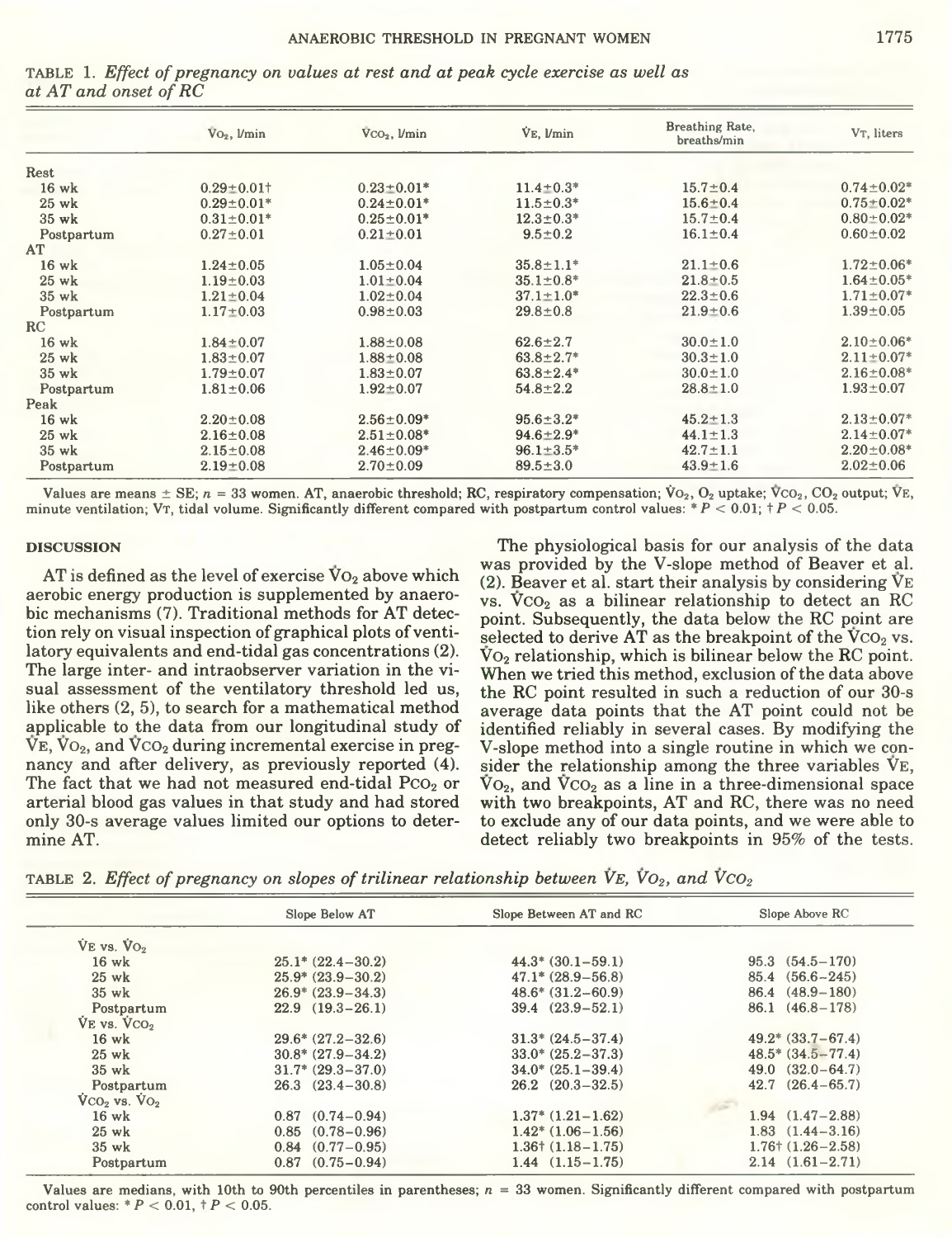There are three reasons why we feel that our mathematical modification of the V-slope method is justified. First, we very consistently found two breakpoints for the VE vs.  $\text{Vo}_2$  and  $\text{Vco}_2$  vs.  $\text{Vo}_2$  relationships and only one breakpoint, the RC point, for  $V_{E}$  vs.  $V_{C_2}$ , as one would expect. Second, the breakpoints were found at exercise intensities that one would expect for the AT and RC points and very close in terms of percent peak  $\rm V_{O_2}$  to the AT and RC points found by Beaver et al. Third, a visually correct fit was maintained for derived variables, as shown in Fig. 2.

Our data show that the marked reduction in peak  $\rm VCO_2$ relative to peak  $\rm\ddot{V}o_{2}$  during pregnancy results from a shallower slope of  $\rm VCO_2$  vs.  $\rm\bar{V}O_2$  above AT compared with postpartum. This most likely reflects a reduction in the buffering of lactic acid by bicarbonate. Because our data do not allow identification of the underlying cause, we may only speculate about the possible mechanisms. A reduction in the rate of lactic acid production is unlikely as maximal power was virtually unaffected by gestation. Increased utilization of lactate during pregnancy by the liver (6) or by the fetoplacental unit, for which it is the second most important substrate (1), might possibly explain the observed reduction in maximal  $VCO<sub>2</sub>$  in pregnancy.

## **APPENDIX**

To determine a line with two breakpoints in a three-dimensional space while assigning approximately equal weight to the variables, we converted the data of all individual tests to a scale of  $0-1$  for  $\bar{V}E$ ,  $\bar{V}O_2$ , and  $\bar{V}CO_2$ .

*Normalization procedure.* The mean value at rest was set at 0; the peak value was set at one. The data of each step of incremental exercise were assigned a value between 0 and 1: for  $\text{Vo}_2$ , on the x-axis as  $x_i = (\text{Vo}_2 \text{ incremental} - \text{Vo}_2)$ rest)/(peak  $\overline{V}o_2 - \overline{V}o_2$  rest) and, similarly, as  $y_i$  for  $\overline{V}co_2$  on the y-axis and as  $z_i$  for  $\nabla E$  on the z-axis.

*Finding the regression line.* If we assume that the AT point  $\begin{pmatrix} x_1 \\ x_2 \end{pmatrix}$  $\begin{pmatrix} x_1 \ y_1 \ z_1 \end{pmatrix}$  and the RC point is  $\begin{pmatrix} x_2 \ y_2 \ z_2 \end{pmatrix}$ , we can describe the three<br>segments (rest to AT, AT to RC, and RC to peak) as the vector

segments (rest to AT, AT to RC, and RC to peak) as the vector equations

$$
\begin{pmatrix} x \\ y \\ z \end{pmatrix} = \mathbf{a} \begin{pmatrix} x_1 \\ y_1 \\ z_1 \end{pmatrix} \tag{A1}
$$

$$
\begin{pmatrix} x \ y \ z \end{pmatrix} = \begin{pmatrix} x_1 \ y_1 \ z_1 \end{pmatrix} + b \begin{pmatrix} x_2 - x_1 \ y_2 - y_2 \ z_2 - z_2 \end{pmatrix}
$$
 (A2)

$$
\begin{pmatrix} x \\ y \\ z \end{pmatrix} = \begin{pmatrix} x_2 \\ y_2 \\ z_2 \end{pmatrix} + c \begin{pmatrix} 1 - x_2 \\ 1 - y_2 \\ 1 - z_2 \end{pmatrix}
$$
 (A3)

in which  $x_1, y_1, z_1$  and  $x_2, y_2, z_2$  can be determined by minimizing the sum of squared distances of the data points to the regression line, as

$$
d(Q, I) = \frac{\|\overline{\mathbf{r}} * (\overline{\mathbf{q}} - \overline{\mathbf{p}})\|}{\|\overline{\mathbf{r}}\|}
$$
 (A4)

in which  $d(Q, l)$  is the distance of a point  $Q$  with a position vector  $\bar{q}$  to line l,  $\bar{p}$  is the position vector, and  $\bar{r}$  is the direction vector of the line segment under consideration.

The following SPSS commands specify the three-segmented model in which join points AT and RC are to be estimated.

COMPUTE  $\text{ZERO} = 0$ MODEL PROGRAM Yl=0.4 Zl=0.3 Y2=0.6 Z2=0.5. IF ( $X \le 0.5$ )  $PRED1 = SQRT((Y1*Z-Z1*Y)**2 + (Z1*X-0.5*Z)**2 +$  $(0.5*Y-Y1*X)**2) /$  $SQRT(0.5**2 + Y1**2 + Z1**2).$ IF (  $X > 0.5$  AND  $X < 0.75$  )  $PRED1 = SQRT(((Y2-Y1)*(Z-Z1)-(Z2-Z1)*(Y-Y1))**2 +$  $((Z2-Z1)*(X-0.5)-(0.75-0.5)*(Z-Z1))**2 +$  $((0.75-0.5)*(Y-Y1)-(Y2-Y1)*(X-0.5))**2)$ /  $SQRT((0.75-0.5)*2 + (Y2-Y1)*2 + (Z2-Z1)*2).$ IF ( $X > = 0.75$ )  $PRED1 = SQRT(((1-Y2)*(Z-Z2)-(1-Z2)*(Y-Y2))**2 +$  $((1-Z2)*(X-0.75)-(1-0.75)*(Z-Z2))**2 +$  $((1-0.75)*(Y-Y2)-(1-Y2)*(X-0.75))**2) /$  $SQRT((1-0.75)$ \*\*2 +  $(1-Y2)$ \*\*2 +  $(1-Z2)$ \*\*2). NLR ZERO WITH X Y Z / PRED=PRED1 / OUTFILE = 'ESTIM.SYS'. MODEL PROGRAM Xl=0.5 Y1 Z1 X2=0.75 Y2 Z2. IF ( $X \leq X1$ )  $PRED = SQRT((Y1*Z-Z1*Y)**2 + (Z1*X-X1*Z)**2$  $+$   $(X1*Y-Y1*X)**2$  $SQRT(X1**2 + Y1**2 + Z1**2).$ IF (  $X > X1$  AND  $X < X2$  )  $PRED = SQRT(((Y2-Y1)*(Z-Z1)-(Z2-Z1)*(Y-Y1))*2 +$  $((Z2-Z1)*(X-X1)-(X2-X1)*(Z-Z1))**2 +$  $((X2-X1)*(Y-Y1)-(Y2-Y1)*(X-X1))*2)$  /  $SQRT((X2-X1)*2 + (Y2-Y1)*2 + (Z2-Z1)*2).$ IF ( $X > = X2$ )  $PRED = SQRT(((1-Y2)*(Z-Z2)-(1-Z2)*(Y-Y2))**2 +$  $((1-Z2)*(X-X2)-(1-X2)*(Z-Z2))**2 +$  $((1-X2)*(Y-Y2)-(1-Y2)*(X-X2))**2)$  $SQRT((1-X2)*2 + (1-Y2)*2 + (1-Z2)*2).$ NLR ZERO WITH X Y Z / FILE ='ESTIM.SYS' / SAVE PRED .

The nonlinear regression routine can determine the parameters by minimizing the squared sum of residuals. As a first estimate of the necessary initial values, the routine was run as an intermediate step with  $x_1 = 0.5$  and  $x_2 = 0.75$  as constant values and  $y_1 = 0.4$ ,  $z_1 = 0.3$ ,  $y_2 = 0.6$ , and  $z_2 = 0.5$  as initial values. The estimates of  $x_1$  to  $z_2$  thus obtained were used to run a subsequent routine to calculate the normalized values of the AT and RC points that were then converted back to conventional units and reported in the text.

Address for reprint requests: F. K. Lotgering, Dept. OB/GYN, EE 2283, Erasmus Univ., PO Box 1738, 3000 DR Rotterdam, The Netherlands.

Received 15 March 1994; accepted in final form 20 December 1994.

#### **REFERENCES**

- 1. **Battaglia, F. C., and G. Meschia.** Principle substrates of fetal metabolism. *Physiol. Rev.* 58: 499-527, 1978.
- 2. **Beaver, W. L., K. Wasserman, and B. J. Whipp.** A new method for detecting anaerobic threshold by gas exchange. *J. Appl. Physiol.* 60: 2020-2027, 1986.